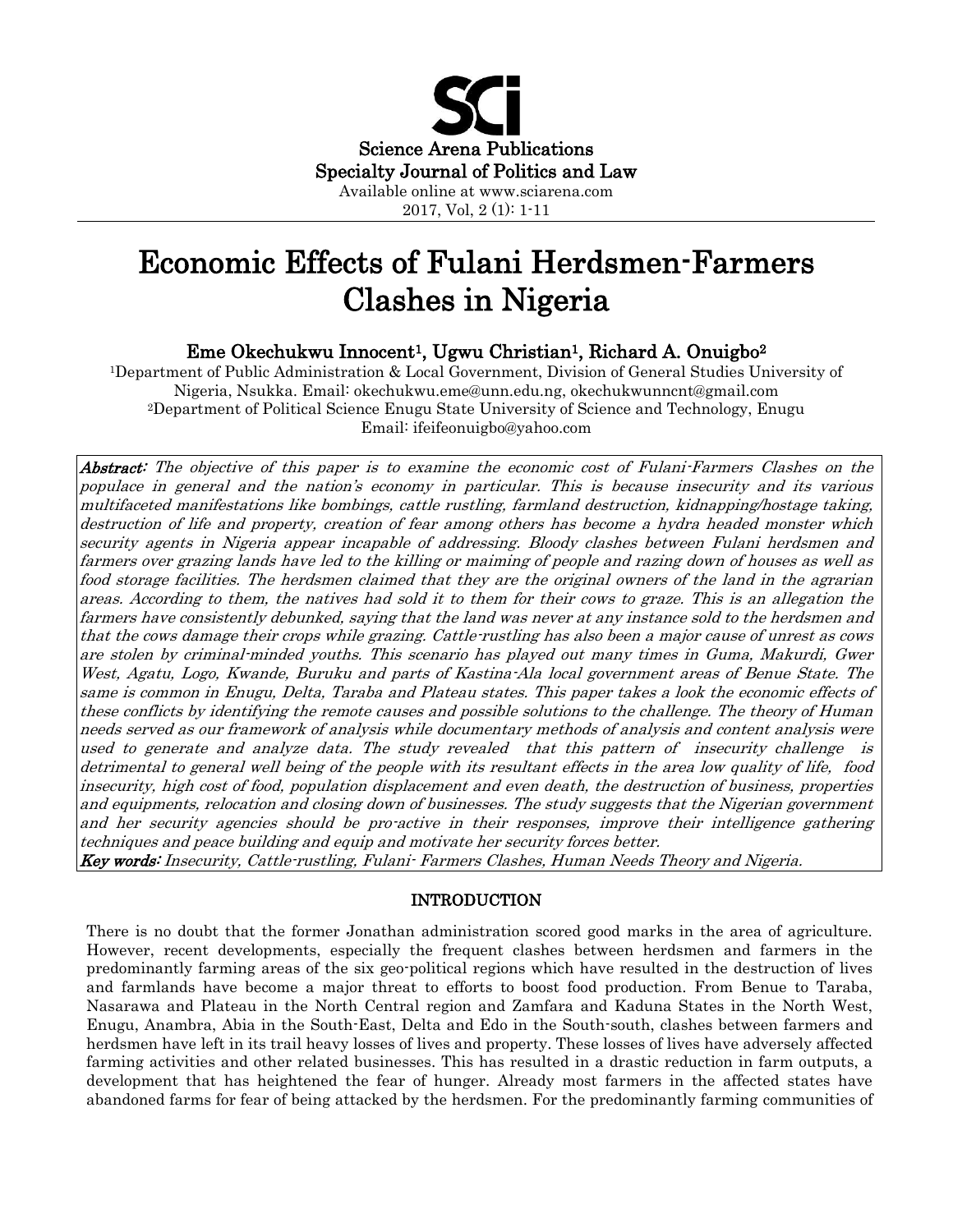Benue and border communities of Nasarawa and Taraba states, farming is no longer business as usual. Several farmers have been displaced and dispossessed of their farms by armed men believed to be Fulani herdsmen.

Agricultural and development experts are unanimous in their predictions that the gains recorded in the agricultural sector of the economy, especially in the area of food production, may suffer a serious setback as a result of the negative effects of terrorist activities on farmers in Benue and neighbouring states. Already, seven out of the 23 local governments in Benue state, namely Guma, Gwer-West, Agatu, Logo, Kwande and the Northern part of Makurdi mostly affected by the rampaging herdsmen have tale of woes to tell. The effects of the sustained Fulani war in the affected localities have led to farmers' reluctance to go back to their farms even as the current farming season is far gone. In Benue state, for example, women from Guma and Gwer west local governments have stayed away from farms for fear of being killed or raped by the marauders. Curiously, both groups are pointing accusing fingers, each blaming the other for the havoc being perpetrated in the farming communities. As the blame game continues, several reprisal attacks have continued to occur in the attacks, heavy casualties in human lives and properties are recorded on both sides. According to Tyohmba(2014),government and analysts believe that the rising livestock population and encroachment on grazing lands were some of the causes of the clashes. Statistics have shown that in Nigeria, only 141grazing reserves have been gazettes with less than 20 equipped with resources for pastoralists. A proposed National grazing Route and Reserve Commission, if established, would acquire and manage parcels of land across the 36 states of Nigeria for the purpose of providing pastures for these nomads and their herds of cattle. This proposal will help in returning farmers to their farm lands thereby check mating food insecurity in Nigeria. States affected by these frequent clashes are making moves to find lasting solutions, just as similar efforts are being made at the federal level.

An attempt to resolve the face-off between farmers and Fulani herdsmen seems to be underway. To analysts, the move is seen as a step in the right direction. The move considered a deft one will address the Fulani herdsmen not only in the country but in the Middle Belt. Before now, the nefarious activities of the Fulani herdsmen have been frowned at by all and sundry. There have been arguments for and against the setting up of grazing areas for the cattle- rearers which aims to restrict the movement of Fulani herdsmen in some geo political zones. Aside, suggestions has been thrown up on ways at preventing further confrontation with farmers, a step the Federal Government is yet to take. The essence of this paper is to examine the economic effects of the Fulani/herdsmen- farmers' conflicts in Nigeria. To achieve this objective, the first part of the paper addresses this clashes in a theoretical-thematic format. Theoretical framework of analysis followed. The third section addresses the economic effects of the conflict. The final segment offered recommendations and concludes the paper.

# Thematic Exposition of Fulani Herdsmen-Farmers Clashes

There are two major contending views on the between Fulani- farmers clashes. These views are summarized below. Although it is the general belief that the Fulani herdsmen attacks are an arbitrary attack not premeditated or planned to vacate their hosts from their land, many now believe that the attacks have been planned and executed with the knowledge and participation of certain government and traditional leaders. Drawing from the nature of attacks that have been carried out, there is a thesis that believes the attacks are not random or resultant of encounters with their hosts but a series of orchestrated attacks with vindictive motives. Those who believe in this assumption see the nationwide attacks as a chain of actions draw from a grand plan. According to Akume who represents Benue North West Senatorial Districts, the attacks, which have spread to Gwer west, Makurdi, Guma, Logo and Kwande local government areas, were carried out with automatic weapons far more superior than those manned by the police. He further said,

We may be regarded as minority, but we can fight back if that becomes the only way to save our people from these inhuman attacks. We are peace-loving people and do not always complain. May be that is why we are being taken for granted. If government cannot do anything to help save the Tiv people, we may be compelled to fight back. The manner of attacks on the communities we represent at the National Assembly by wellarmed groups show that the entire state is under siege (Ekah,et.al,2014:52).

Looking at the attacks in the Middle Belt in a holistic view, they posit that it cannot be coincidental that they have decided to assault the North central region of the nation, citing reasons, according to these proponents, the attacks are planned to destabilize the region for either religious or political reasons. They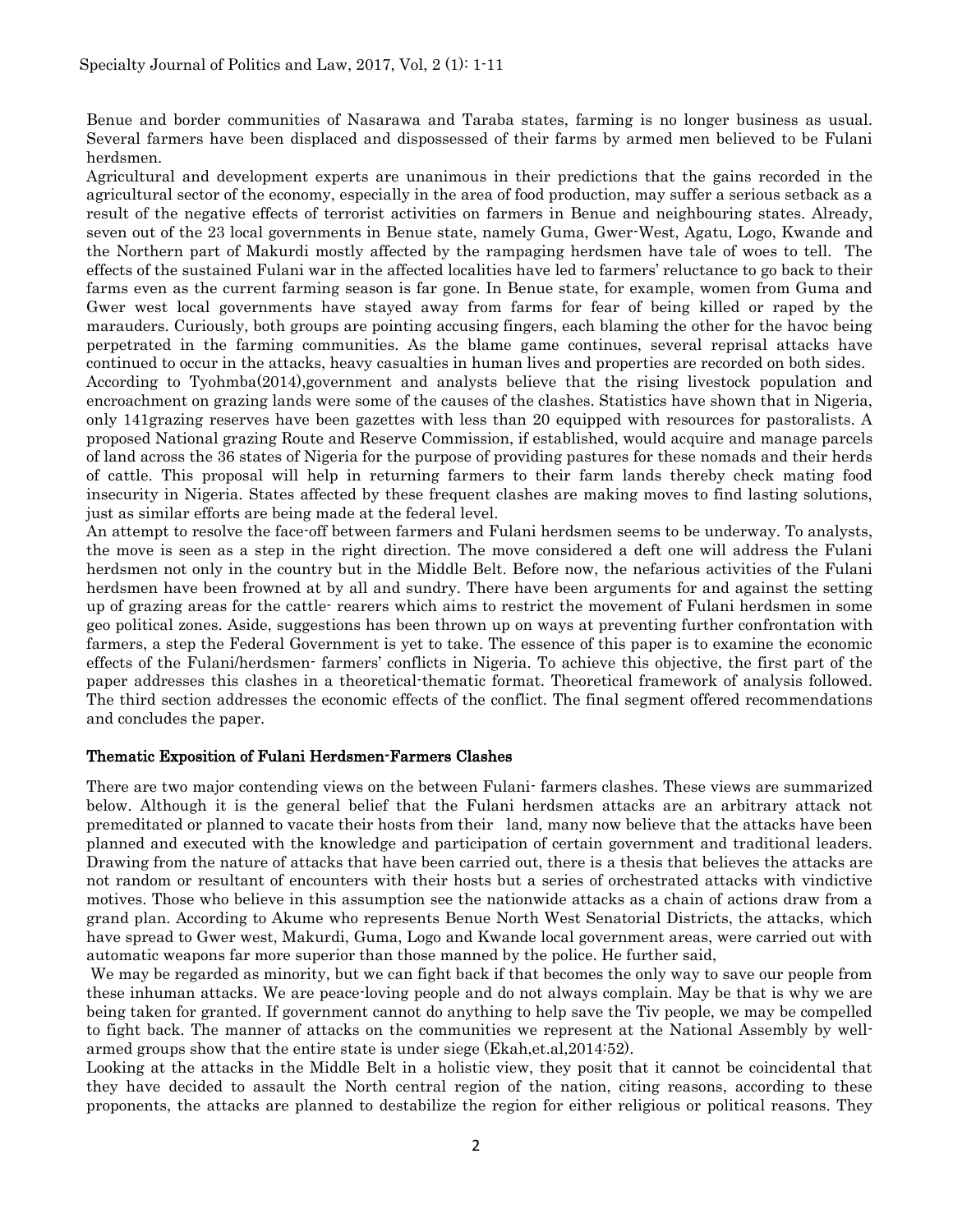argue that the Fulani attacks are a campaign of some sort carrying along with the war, a religion; Islam, which they intend to establish after their conquest in the style of the Jihadists of old. This view failed to understand the peculiarities of the polity. While for, instance, the trend of violence and criminally ongoing in the northern region bother essentially on ethno- religious fundamentalism, the South-East and South-South regions have always grappled with kidnapping, armed robbery, youth militancy and vandalism as their own peculiar security situation. Within the Southwest Region, especially Metropolitan Lagos, area Boys syndrome and hooliganism have remained a unique future of the environment.

This thesis also posits that the Fulani jihadists in seeming collaboration with Boko Haram and other foreign mercenaries are causing wanton destruction to lives and property. This position was further strengthened when recently, some soldiers were claimed to have been captured during one of such attacks on Tiv farmers in Benue State. Moreover pundits of this view further base their premise on the inability of the heavy presence of security operatives to stem the tide when the state harbours two prominent army barracks, a tactical air command, Naval Training school and a mobile police barracks around which the insurgents have sacked the surrounding villages.

Another school of thought of in this analogy say the attacks are politically motivated and was aimed at destabilizing the affected regions ahead of 2015 to unsettle them and make way for opposition politics to take hold by discrediting the leadership of the zones, which is dominated by the Peoples Democratic Party, PDP. This, they assume is aimed at tainting former President Goodluck Jonathan's success in the regions, which are loyal to him and seen as a link to the core North. According to spokesperson of Miyetti Allah, an association of the herdsmen in a recent interview with an online newspaper, Secretary General of the association, Muhammed Bello, said "It is a conflict basically about resource use…It is the issue of pasture and water'(Tyohmba, 2014:34). He, however, admitted the conflict has recently been infused with politics, legal issues, religion and ethnicity. But he expressed conviction that if the resource use conflict is solved, the clashes would go away. According to him, neglect of agricultural development and Nigeria's inability to regulate influx of foreign herdsmen has contributed immensely to the buildup of the crises that now engulfs Nigeria's arable graze-lands. He recommended the revival of the "jangali" (cattle tax) system, as well as other measures to curb the growing clashes.

On the opposite, former President Goodluck Jonathan and some state governors in the North-East geopolitical zone of the country were trading blames on the cause of the Boko Haram insurgency and the growing insecurity in that part of the country. The then President, at a North-East zonal rally of the Peoples Democratic Party (PDP) in Bauchi, slammed governors in the zone for trying to make the Federal Government feel guilty by shifting the blame for the insecurity in the area on it. On the contrary, he blamed the governors for failing to discharge their constitutional responsibility of educating youths in the zone, with majority of the youths having never attended primary school, resulting in the situation where they easily decided to carry arms. He also accused the governors of failing in other parameters of governance.

Former President Jonathan's stance was apparently a direct response to the allegation by 12 Northern governors, during their visit to the White House in America, that he was escalating the Boko Haram crisis ahead of the 2015 election. Former Governor Murtala Nyako of Adamawa State had, at the occasion, accused the Federal Government of fuelling terrorism in the North-East with the objective of reducing the voting population of the zone. Earlier in the year, Borno State Governor, Kashim Shettima, had also criticized the Federal Government's efforts on the insurgency in the North-East, arguing that Boko Haram members were better armed and motivated than the Nigerian military personnel deployed to stop them. The then President had, at the time, took a strong exception to this. We find the shifting of blames on the cause of the raging Boko Haram problem inexpedient. The middle of the battle against the sect's bloody campaign is not the proper time for the president and the affected state governors to be dissipating energy on the causes of this insurgency. This is not a period to ask who is right or wrong on the Boko Haram affair, but to act, and design measures to bring the insurgency to its knees. If the truth must be told, this insurgency is largely fallout of the failure to ensure the education of large numbers of youths in the North-East over the years. Under the 1999 Constitution, each state has a responsibility to do this, and to create enabling environment for the youths to thrive.

State governors are also chief security officers of their states, albeit with the incongruity of Police Commissioners being directly responsible to the Inspector-General of Police in Abuja. The governors have responsibility to ensure that their states are properly secured. It is heartening, however, that the state governors have indicated their appreciation of the importance of education with their recent decision to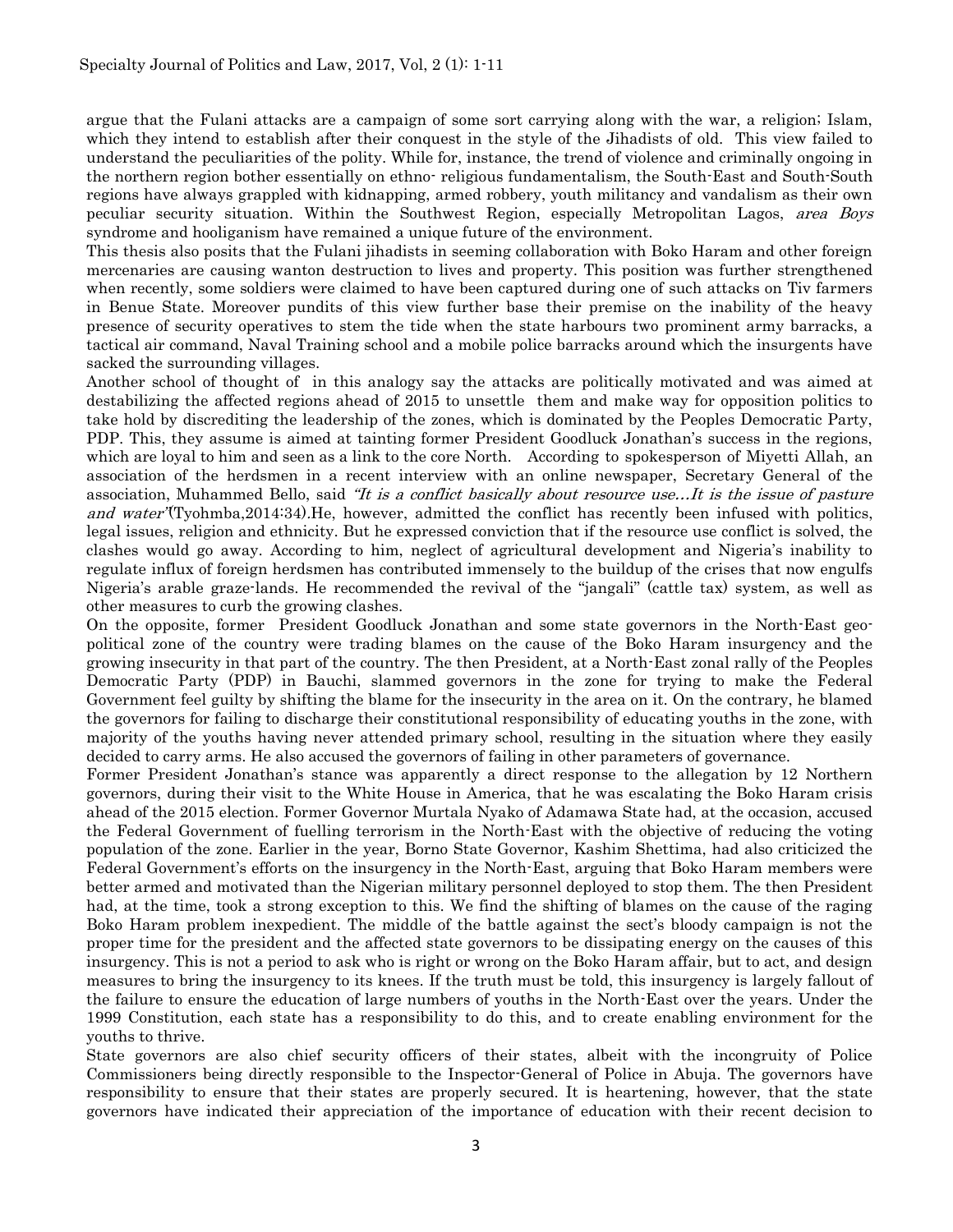introduce free education in all Northern states. This was a step taken in the Western part of the country in 1955, and in the East, in 1958. The challenge for the Northern states, today, is to make primary and secondary school education free and widely available in the region, while the Federal Government does all it can to assist them, because of the enormity of the problem. This is an important shared responsibility, which does not call for throwing of unhelpful brick brats and public castigation of the affected governors by the president.

In the same vein, the Northern Governors claim that the former President was fuelling the Boko Haram insurgency in a bid to decimate the population of the North ahead of the 2015 polls is weird, to put it mildly. The same goes for the Christians in the Middle Belt. These are serious issues that the Federal Government and the affected state governors should be thinking about, not trading blames on the cause of the insurgency and the Fulani-farmers conflicts. One thing that is certain is that the measures so far adopted to confront terrorism in Nigeria are not enough. It has become necessary to re-tool the campaign against Boko Haram and Fulani annihilators to end the menace and restore peace in the affected parts of the country.

#### Theoretical Framework of Analysis

Human Needs Theory (HNT) was developed in the 1970s and 1980s as a generic or holistic theory of human behaviour. It is based on the hypothesis that humans have basic *needs* that have to be met in order to maintain stable societies. As John Burton describes:

We believe that the human participants in conflict situations are compulsively struggling in their respective institutional environments at all social levels to satisfy primordial and universal needs - needs such as security, identity, recognition, and development. They strive increasingly to gain the control of their environment that is necessary to ensure the satisfaction of these needs. This struggle cannot be curbed; it is primordial (Burton,1979:72).

This struggle for primordial needs is theoretically related to the Frustration-Aggression theory which is based on the stimulus-response hypothesis. The frustration of not satisfying these needs leads to aggression and subsequently, conflict. What distinguishes Human Needs theory from the Frustration-Aggression theory is that the former is concerned only with absolute requirements (needs) while the later is also concerned with wants and desires. Burton further states:

Now we know that there are fundamental universal values or human needs that must be met if societies are to be stable. That this is so thereby provides a non-ideological basis for the establishment of institutions and policies. Unless identity needs are met in multi-ethnic societies, unless in every social system there is distributive justice, a sense of control, and prospects for the pursuit of all other human societal developmental needs, instability and conflict are inevitable (Burton, 1990)

There are bold assumptions in this theory. This struggle according to Burton(1979 and 1990) cannot be curbed. This is because instability and conflict are inevitable. These are contentious statements with far reaching implications. If the hypotheses of this theory are correct, if there are certain human needs that are required for human development and social stability, than the solution to conflict must be the ability to create an environment in which these needs can be met by all segments of societies. This is where Human Needs theory meets Burton's Conflict Resolution Theory (CRT). Abraham, Maslow identified physiological needs, safety needs, belongingness and love needs, esteem needs, and self-actualization needs (Maslow, 1970). Abraham H. Maslow, a psychologist (1970:35) approached the whole question of human motivation in work situation with the development of widely acclaimed theory of human needs which he classified hieratically into five stages in a definite order of priority. Under his arrangement, the more basic needs or wants which have the greatest potency must have to be gratified in an individual before he would strive to meet the higher needs.

John Burton lists response, stimulation, security, recognition, distributive justice, meaning, need to appear rational and develop rationality, need for sense of control and the need for role defence. He refers to some needs as basic and these include food, shelter, sex, reproduction, etc. (Burton, 1979:72). Edward Azar names some basic needs like security, distinctive identify social recognition of identity and effective participation in the process that shape such identities (Azar, 1994). For Stephen Faleti, basic human needs comprise physical, physiological, social and spiritual needs. According to him, to provide access to one (e.g. food) and deny or hinder access to another (e.g., freedom of worship) will amount to denial and could make people to resort to violence in an effort to protect these needs (Faleti, 2005:51-52). According to Faleti (2005:52),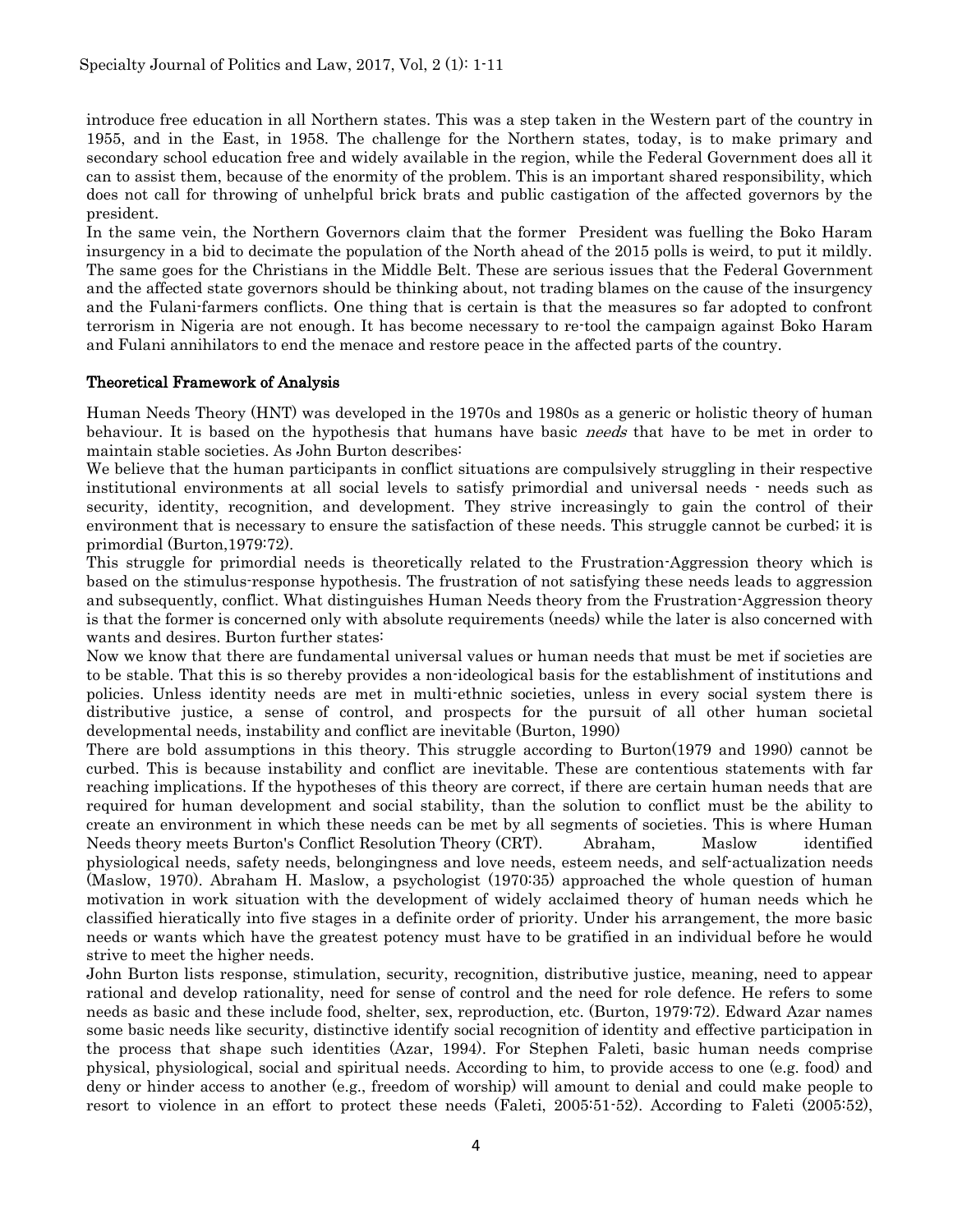Burton identified a link between frustration which forces humans into acts of aggression and the need on the part of such individuals to satisfy their basic needs. According to him, individuals cannot be taught to accept practices that destroy their identity and other goals that are attached to their needs and because of this, they are forced to react against the factors, groups and institutions that they see as being responsible for threatening such needs. This is similar to the argument of Gurr's (1970:24) relative deprivation thesis that, "the greater the discrepancy, however marginal, between what is sought and what seem attainable, the greater will be the chances that anger and violence will result.

No doubt, human needs for existence, survival, security, protection, affection, participation, creativity, understanding and identity are irrepressible and are shared by all people irrespective of social status. No matter how a society or system tries to frustrate or suppress these needs, it will either fail or cause far more damage on the long run. Just like Gurr's thesis on relative deprivation, Max-Neef (cited in Faleti, 2005:52) believes that the tension between deprivation and potential are main issues addressed by the human needs theory because when important needs are not sufficiently satisfied, economic and political problems will continue to grow. Nnoli (2006:9) probably had the human needs theory in mind when he argued that political exclusion, economic marginalization and social discrimination threaten the security of citizens to such an extent that they regard the state as the primary threat to their survival. In desperation, the victimized citizens take the laws into their own hands as a means of safeguarding their fundamental values from the threat of unacceptable government policies.

The significance of this theory is that it recognises and legitimises both Herdsmen and Farmers needs in Nigeria. The needs of both must be met, not the needs of one at the expense of the other. This helps to move the conflict from zero-sum to win-win. The abstraction of 'human needs' helps to eliminate the sense of mutually exclusive goals. Rather than fighting over the constitutional future of the grazing routes, with the mutually exclusive goals of maintenance of peace , the situation shifts to one in which both communities seek to fulfill their needs such as security, identity, recognition and development. These needs are not satisfied at the expense of the other community, but are realised along with the other community's needs. These needs are not mutually exclusive or gained at the expense of another; they are universal.

## Economic Effects of the Fulani Herdsmen-Farmer Clashes

As a result of the growing fears of insecurity over the past few months in the country fuelled by lack of stable supply and rising food prices. Prices of essential commodities and food products have skyrocketed making them unaffordable to the common man, caused by well meaning but seemingly impractical policies of the federal government in these segments. Prices of rice, for instance, has been hitting historic highs of N12,500 per bag, triggering a panic amongst the people across the country. Persistent increase in prices of other staple products such as fish, bread, meat, cereals, chicken, yam, onions, beans, vegetable oil, tomatoes, groundnut oil and others have aggravated the continued woes of the common man. Shortage of products and ever-increasing prices has created unsettling sentiments across communities, dampening the country's efforts to end poverty. There are estimates that more than 65 per cent of the Nigerian population is food insecure (Osagie, 2013).

Nowadays, soaring food prices in major cities across the Nigerian states are being reported with adverse impact on household budgets. The Boko Haram insurgency in the North-east and pockets of conflicts in some states where basic food items for the nation come from are making food commodity prices to rise for a range of foodstuffs, from beef to fruits and vegetables, thus squeezing consumers still struggling with modest wages.

It is axiomatic to posit that the Northern region of the country has remained a major source of food supply to other parts of the country, especially the South. To be sure, about 90 per cent of food items consumed in Lagos and other South-west states come from the North. For example, Ketu, Mile 12 and Oyingbo markets in Lagos, all get supplies from the North on a daily basis as countless trucks are seen unloading quantities of onions, tomatoes, pepper, fruits, potatoes, yams, vegetables and the likes at these markets.

But this is no longer the case as the general insecurity in the Northern part of Nigeria is adversely affecting farmers in the area. Fewer trucks now come down to the South these days, because of the crisis and this is having its effects on prices of food. The effects of the crisis in the North is already being felt, not only by the consumers but the traders as well who depend on supplies from the North for their business. Expectedly, the cost of foodstuffs, especially pepper and tomatoes has hit the roof. Housewives now complain that N500.00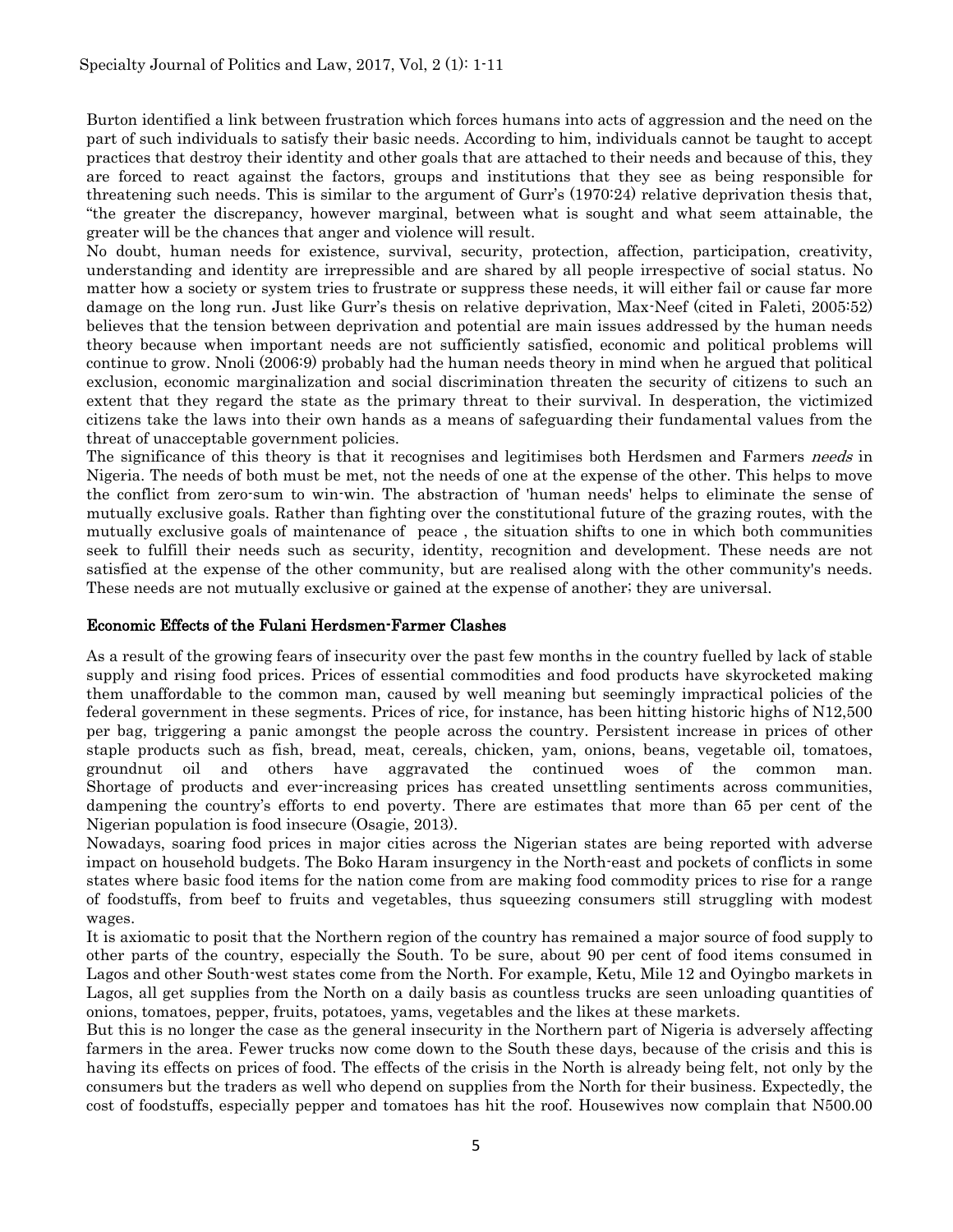worth of pepper for instance is no longer enough for a pot of soup for a family of four. While transporters are afraid to go to the North because of insecurity, Northern farmers are groaning too as traders from the South have not been going up North to buy the produce. Most crop farmers and those dealing in livestock in the North are fleeing their land en masse and migrating to neighbouring countries because of the crisis.

In September 2013, the Food and Agricultural Organisation of the United Nations (FAO) had warned that Sahel States in Northern Nigeria as are faced with severe food insecurity. The release mentions, "Poor families have used up their food stocks and are facing high food prices awaiting the next harvest." Alarmingly, it points out that over 1.4 million children in the region are at risk of severe malnutrition in 2013. In certain products regrettably, the country's ambitious Agricultural Transformation Agenda (ATA) seems to have been hijacked by unscrupulous operators across the country's borders.

According to the recently -released World Bank's Food Price Watch, (2014), Food price shocks can be responsible for the origination and continuation of conflict and, more generally, political instability. Increasing empirical evidence shows that international food prices and the domestic pass through to local markets of these international prices has a significant role in all types of conflict, from interstate wars to civil wars, regime breakdowns, and communal violence.

The World Bank reports that in 51 riots in 37 countries over the last eight years, food was the principal consideration. In the February 2008 food riot in Cameroon, for example, between 24 and 100 individuals were killed and 1,671 were arrested in riots that reportedly paralyzed the capital. The riot was triggered by frustrations over rising food and fuel costs. In Buenos Aires in 2012, teenagers ransacked and robbed working-class neighborhood grocery stores in rioting that left 22 dead and more than 200 injured. In 2009, 20 people were trampled to death in a food riot in Pakistan. And as Nigerian farmers in the North are having difficulty accessing their farms owing to insurgency in that part of the country coupled with climate change effect on agriculture produce, there may be reason for fear of the unknown.

Mrs. Ayomide, a vendor at Iyana Ipaja market told *THISDAY* that since the beginning of the year, prices of pepper and tomatoes have gone up geometrically. She explained thus:

We cannot explain what is actually happening; all we see is that prices go up every day. You cannot foretell what the price of anything will be by tomorrow, what you know is the last price at which you bought it. It was not like this in the past. You just cannot predict prices and this affects our planning. This morning I had to use two tomato-paste, each sold for N40 with small dried pepper to make my stew since the cost of pepper has gone up. True, most consumers have now resorted to using pepper mixed in tomatoes paste to cook their soups because it is more economical (Ekah,et.al,2014:52).

Since the livelihood and predominant occupation of the affected people is farming, these crises have affected food production in the states. For instance In 2011 when the coordinated attacks began in Gwer West, Guma, Makurdi, Agatu and recently Kwande and Logo Local Government Areas, most farmers who produced large crops annually which had earned h sate the acronym, 'Food Basket of the nation' have either been exterminated or displaced.

The situation has grossly reduced the level of food production and as well the activities of small-scale entrepreneurs in the affected areas. Farmers, artisans, as well as businessmen who are supposed to be in their farms to tend their crops or look after their businesses have been forced out of their residents by the insurgents, thereby pushing the state to the precipice of famine, poverty and crime. With sustained violence in the northern part of the country and climate change, major cities like Enugu, Port Harcourt, Ibadan and Lagos are getting food price shocks as rising food prices bite into household budgets.

The nation is also reeling from the severe impact caused by the Boko Haram and Fulani-farmers activities. It has been reported that in Borno, Muhammed Namadi, the Borno State Farmers Association chairman said: "Hundreds of farmers have been killed or forced to abandon rice and other crops ready for harvesting or just planted" (The Sun editorial,2014:14). He spoke in Maiduguri, the Borno state capital and a former insurgent stronghold. Without immediate relief, farmers in Borno, who already live with abject poverty, insecurity and isolation, could also face widespread hunger. "We have suffered a great deal as farmers in the last three years," Namadi said, asking the state to provide farmers with money and equipment. "Many young and old farmers have been forced to leave their farms." Nearly 20,000 farmers have been driven from their land by both the insurgency and the military crackdown since then Nigerian President Goodluck Jonathan in May 2014 declared a state of emergency in Borno and two other northeastern states, according to the Borno state agriculture commission. Entire villages have been cut off from their farmlands by military roadblocks and insurgents increasingly operate in the countryside.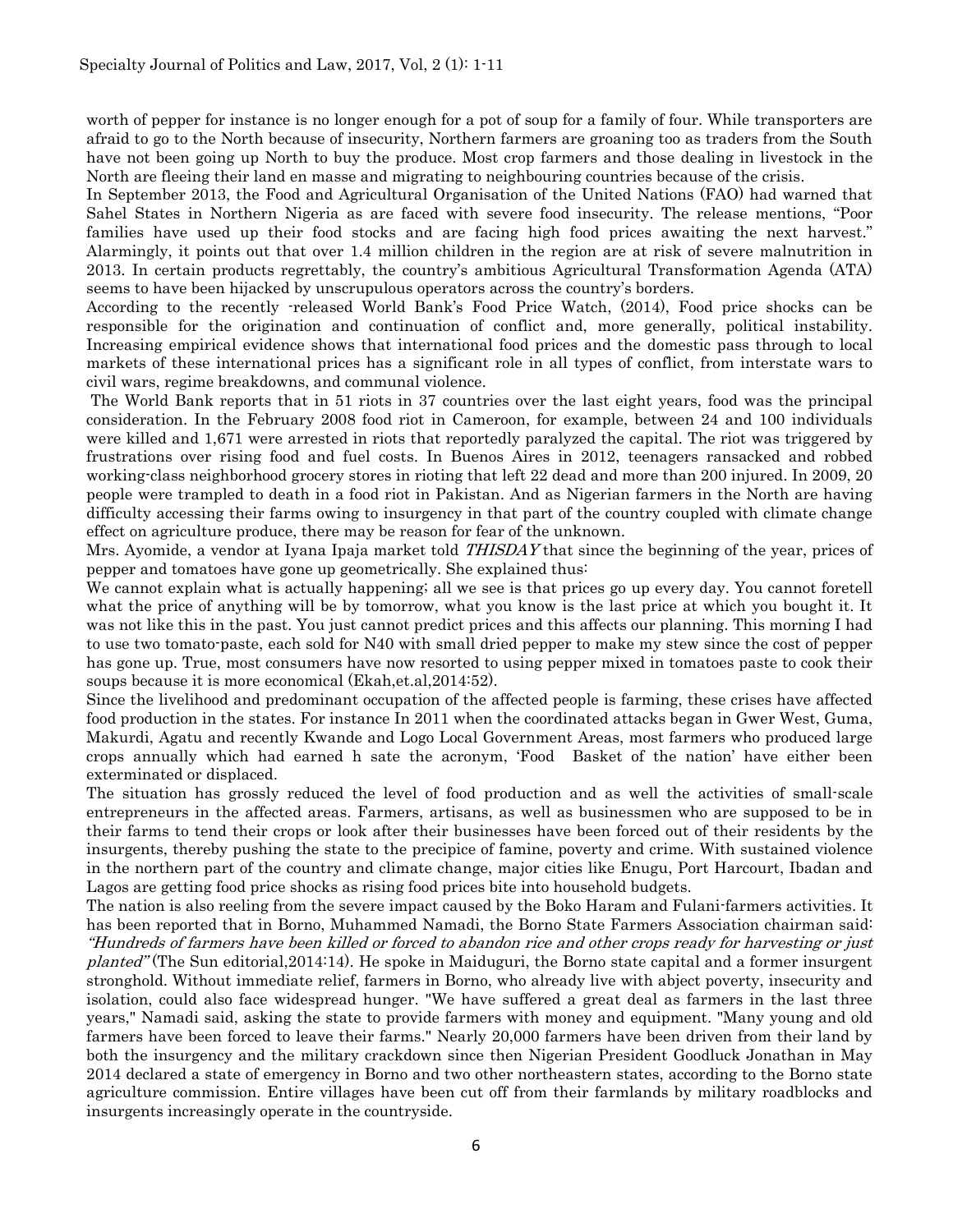In June 2014, the Chad Basin Development Authority reported that 10,000 hectares (24,700 acres) of rice paddies had been abandoned at the peak of harvesting season. Large-scale investments made into the farming and milling industries by private businesses are also jeopardy, following Customs' inability to protect the industry from the vagaries of smugglers. Small farmers consume most of the paddy produced in the nation on a sustenance basis. Several rice mills in the country have been fully or partially shut down due to lack of paddy supply, leading to unemployment and mounting losses for the entrepreneurs. These include Olam Nigeria, Ebonyi Agro Industries Limited, Ashi, Mewa, and Umza rice processing mills, and Popular Foods (Ekah,et.al, 2014:52).

Combined with persistent constraints, from fiscal to physical, Nigeria's dependence on agriculture results in food insecurity for large sectors of the population, particularly the urban poor (Singer, 1997). Population growth has also been linked to food insecurity. The current population of the Horn of Africa (HOA), currently at over 100 millions, has doubled since 1974 and is expected to increase by 40% by 2015. The increase is putting intense pressure on scarce natural resources and has resulted in growing urban migration. Despite this, vulnerable people experiencing food insecurity live primarily in rural areas. They have little political leverage, live in scattered and difficult to reach rears, and are left to deal with extreme climate conditions and a fragile ecosystem (Eme, et.al, 2014a).

Nigeria's economic performance has not been impressive over the past few decades. The trend of investment has shown performance below expectation; available data show the growth rate in fixed capital formation for 1991, 1993,1994, 1995 were 0.16 percent, 0.38 percent, 0.05 per cent and 0.35 per cent respectively. The situation further worsened with negative growth rates-0.06,-0.08,-0.1 percent for 1998, 1999 and 2002, respectively (Eme, et.al, 2014b). This may have largely been due to the unstable macro-economic and political environment during these periods. The low rate of investment may also have been due to poor level of savings as the growth rates in savings over the same period (1998 and 1999) were negative, -1.29 per cent and 5.16 percent respectively. A review of population indicators in Nigeria shows that Nigerians population has more than doubled since 1960. Presently, based on the last census results (2006), Nigeria's population is over 140 million, showing annual estimated growth rate of over 3 per cent. The reality of this situation might not necessarily be with the absolute size of the population but, with the ability of the economy to grow commensurably and sustainable. It is then a fact that the rate of population increase in Nigeria is clearly unsustainable and directly and indirectly affects macroeconomic variables and performance.

The farming sector itself needs critical assessment. Apart from the fact that the farmers are under-earning, they are not cultivating enough; there are still enough lands not cultivated. There are a lot of issues that need resolution. Manpower is one of the issues. The older farmers are dying out, and it will be great if farming becomes a popular vocation among the youths. That should be a major structural objective we should be picking as a nation. It also requires some government policies; the use of instrument to manipulate, to control the environment. We are talking of running a free economy that means handwork; everything must run on its own. There is need to bring in a centralised planning; the communist thought of planning everything centrally – what government used to do and which we are moving away from. Government needs to look at the whole picture because the farmers in their small scale cannot see the whole picture; they can see what they farm out. But sometimes it is better when there is more information available to them, if the government helps them to decide what to plant and provide information on soil and market. Government needs to intervene with purchase; that is why government needs to buy or guarantee certain outputs. These are elements of central planning which will help achieve free economy. In advanced countries, government intervenes in the agriculture sector because of the need to put agriculture above all other sectors. There should be partnership between government and all other players in the agriculture sector. We have to move away from where government just tells people what to do; government must be involved and attend to needs.

Certain basic infrastructure in developed countries are lacking in Nigeria. Presently, we are still talking about power; it is basic. A lot of rural activities are based on roads, water. Certain basic infrastructure, which should not be the business of the farmers are not in place. There are some areas that are duty of farmers; that is why you see some of the farmers have become advocates of farmers. If the farmers do not give out output, farmers do not have anything. For instance, Boko Haram has stopped the flow of beans, which we need. Food processing industry should be a secured sector because of its position in the hierarchy of human needs. There should be a market that drives it, where both local and foreign producers can compete and the buyers decide by quality and not price. Farmers are subjected to the hardship that people are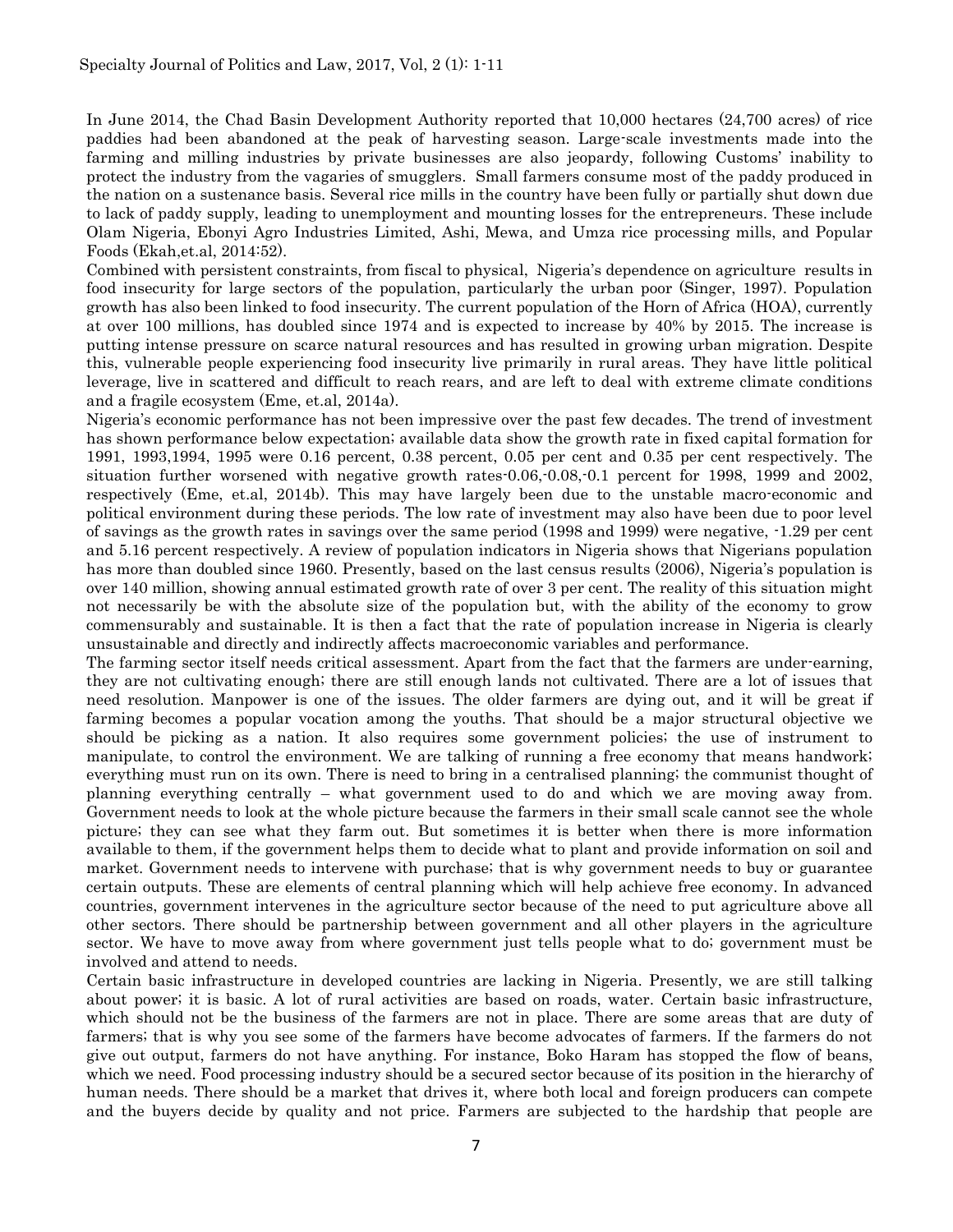complaining of because they are the manufacturing industry for the agricultural products. Farmers are in the agricultural chain, but the manufacturing environment is not conducive for them. They are faced by multi-taxation and unfavourable government policies. With interest rate at 20 per cent on paper, if you go and borrow, you end up with about 30 per cent. Foreign companies will come with cheaper products because of this. The environment is very bad for food processing.

## Recommendations

With no immediate help insight, different approaches have been advanced by persons and groups to find solutions to the end of this crisis. Many have actually called for citizen-self defence measures owning to the failure of government to look into the crisis to a near end to it. A former governor of the state and serving senator, George Akume, has described the attacks as provocative and urged the state federal governments to step up their game in protecting the lives and property of citizens. He said the attacks had led to the destruction of lives and property, including the country home of the late paramount ruler of the Tiv, Tor Tiv Akawe Torkula.

Also, communities should be enabled to defend themselves by forming armed vigilante groups in the affected villages and border communities. This group when they become operational should have their members registered and documented for easy identification. We call on President Muhammadu Buhari to rise to this security challenges by matching words with action. It is not enough to, after each dastardly attack; assure Nigerians that the government and the security agents are not on top of the situation at all. In fact, the government has failed in its primary function of assuring the security of lives and property of citizens in many parts of Nigeria.

Furthermore, the President has identified some of the situations of government which the sect has allegedly infiltrated. He should swing into action by fishing out those involved and prosecute them. He should also get at the sponsors of the insurgent group since the government's partial state of emergency in some states in the north has failed to curtail violence in those areas, it will not be out of place if he invokes full state of emergency in some troubled states in the North as a way out of the current insecurity in the land. Former President, Olusegun Obasanjo, took a similar step during his administration, in Plateau and Ekiti States. No doubt, the impoverishment of the North is traceable to the long history of insecurity in the region. This escalated under Jonathan's Presidency. The insecurity has led to mass exodus of investors from the North. The Northern elites should also broker peace in the region. It is only in peace that the region will witness development. Let the government and all the security agencies do all that is necessary to stop the continuing bloodletting in Northern Nigeria.

Across the states where these farmers/ herders crises are prevalent, there is the urgent need to broker peace between the affected communities by organising realistic peace meetings. This will go along with constitution of proactive peace building committees that will evolve workable policies that would end the crises. There is also the need to designate grazing reserves in the affected areas to prevent destruction of crops by the cows. On the issue of cattle rustling, there is the need to caution and enlighten the farmers that the cows are like veritable farms of the herdsmen which, if rustled, would negatively affect their economy. It is against this background that Plateau State governor, Hon Simon Lalong, recently met with the state leaders of the Fulani herders and the Miyetti Allah Cattle Breeders Association to end the feud between the warring parties in the state. The meeting had in attendance, Fulani community leaders and other stakeholders of the Fulanis particularly in Riyom, Jos South and Barkin Ladi, as well as the state Police commissioner. The peace building and community consultation on security which was held at the Government Lodge in Rayfield, Jos, was at the instance of the governor who is concerned about the resumption of hostilities between Fulani herdsmen and the Beroms of Riyom and Barkin Ladi local government areas resulting in series of reprisal attacks.

In the meeting, the governor emphasised the need for peaceful coexistence and tolerance. He pleaded with the Fulani delegations who were the first to be consulted in his community consultation and peace building effort to key into his open door policy and register their grievances and to also suggest recommendations which government would look into to allow peace reign in these communities. The governor further informed the delegation that he would be just and fair in dealing with issues of concern raised and that he would do all that is possible to ensure reconciliation and the restoration of peace.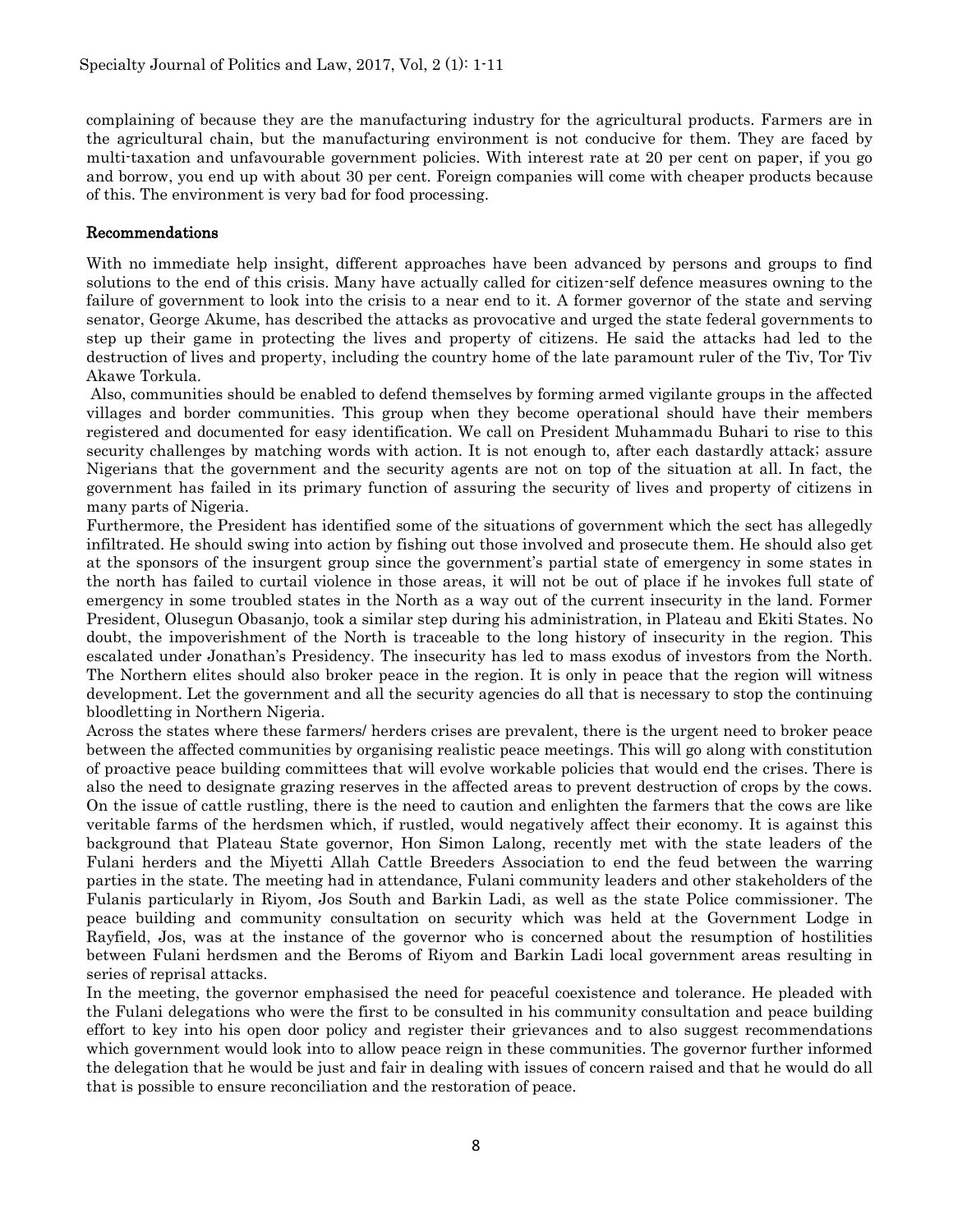Finally, delegates to the just concluded National Conference from the North-central zone of the country have made a case for the establishment of a National Grazing Reserves Commission. The delegates in a memorandum, which was jointly sponsored by Senator Iyorchia Ayu and Magdalyne Mbadzendan Dura, both delegates representing North Central and Benue State, said if the recommendation sails through, would specifically provide for the establishment, preservation and control of national grazing reserves and livestock routes. Ayu, a former President of the Senate, in a letter copied to the National Conference committees on agriculture, national security and law, judiciary, human rights and legal reforms, informing them off the development, however hinged the recommendation on the recent clashes involving Fulani herdsmen and farmers across the country, where several people were reportedly killed.

#### **CONCLUSION**

Before the March 2016 incident, Fulani herdsmen regularly attacked defenceless communities without provocation and slipped back into the bushes to celebrate their victory with traditional Fulani warrior dances. Attacks by Fulani herdsmen started in 2010, but it has become more rampant lately and it has taken a disturbing pattern whereby several people are killed almost every month or two, several houses and properties will be looted or burnt and women, married or single will be raped at random before being killed. The atrocities has already attracted international disapproval but has drawn little or no preventive government action except condemnation by officials and promises to assist rehabilitate the victims of the attacks.

Unfortunately, the nonchalant attitude of the Federal Government especially seemed to have emboldened the attackers to strike more frequently now than before at the nerve centre of unprotected communities in many parts of the country. The disturbing rise in Fulani ethnic militancy should be considered as a national tragedy and placed among the priority security challenges facing the country which requires prompt and accelerated military action. It should attract the attention and concern of every well meaning Nigerian who loves this country and every effort should be put in place to assist the Federal Government deal decisively with the situation before it gets completely out of control like the Boko Haram problem which started like a local conflict several years ago before developing into the huge monster it has now become.

In recent times, more than 1,000 people have been killed by Fulani herdsmen in Benue, Kaduna, Nasarawa, Bauchi, Plateau, Kwara, Katsina, Gombe and Kogi states. Apart from these frontline territories where migrant Fulani herdsmen use as cattle routes on their way to Lagos, Port Harcourt and other southern parts of the country, there have been isolated clashes between farmers and Fulani nomads in some parts of the eastern, the south-south and western states arising mainly from herdsmen allowing their cattle to stray into farms, destroy valuable food crops and rape women in the farms. A proper catalogue of raids or clashes between herdsmen and villagers in recent times would help put into proper perspective the dangers that the nation faces from turning blind eyes and allowing Fulani ethnic armed militancy to continue in its present uncontrolled manner in any part of the country. It is obvious that the clash between the Farmers and the Cattle Herdsmen is a clash of interest and values. The farmer and others live on the product of the farmers while the Herdsmen also live on the product of the farmers. In the same way, the farmers need the services of the Herdsmen by way of supply of meat. Since these two commodities are needed by both parties and even more of the people, effort should be made to bring the two parties to heart to heart dialogue. The cattle needed to be kept alive but not from the crops of the farmer. The state must put up a regulatory framework for the peaceful collaboration among the different parties.

#### REFERENCES

Abimbola O. A. (2011), "Between Maitatsine and Boko Haram: Islamic Fundamentalism and the Response of the Nigerian State," Africa Today 57(4) (Summer), Pp. 99-119.

Abiodun .F. (2012), Democracy and National Identities: The Travails of National Security in Nigeria; *British* Journal of Arts and Social Sciences ISSN: 2046-9578, Vol.9 No. II

Abubakar, A. (2013), Business Day (2012), Boko Haram: What cost for the Northern Economy www.businessdayonline.com>news>latest.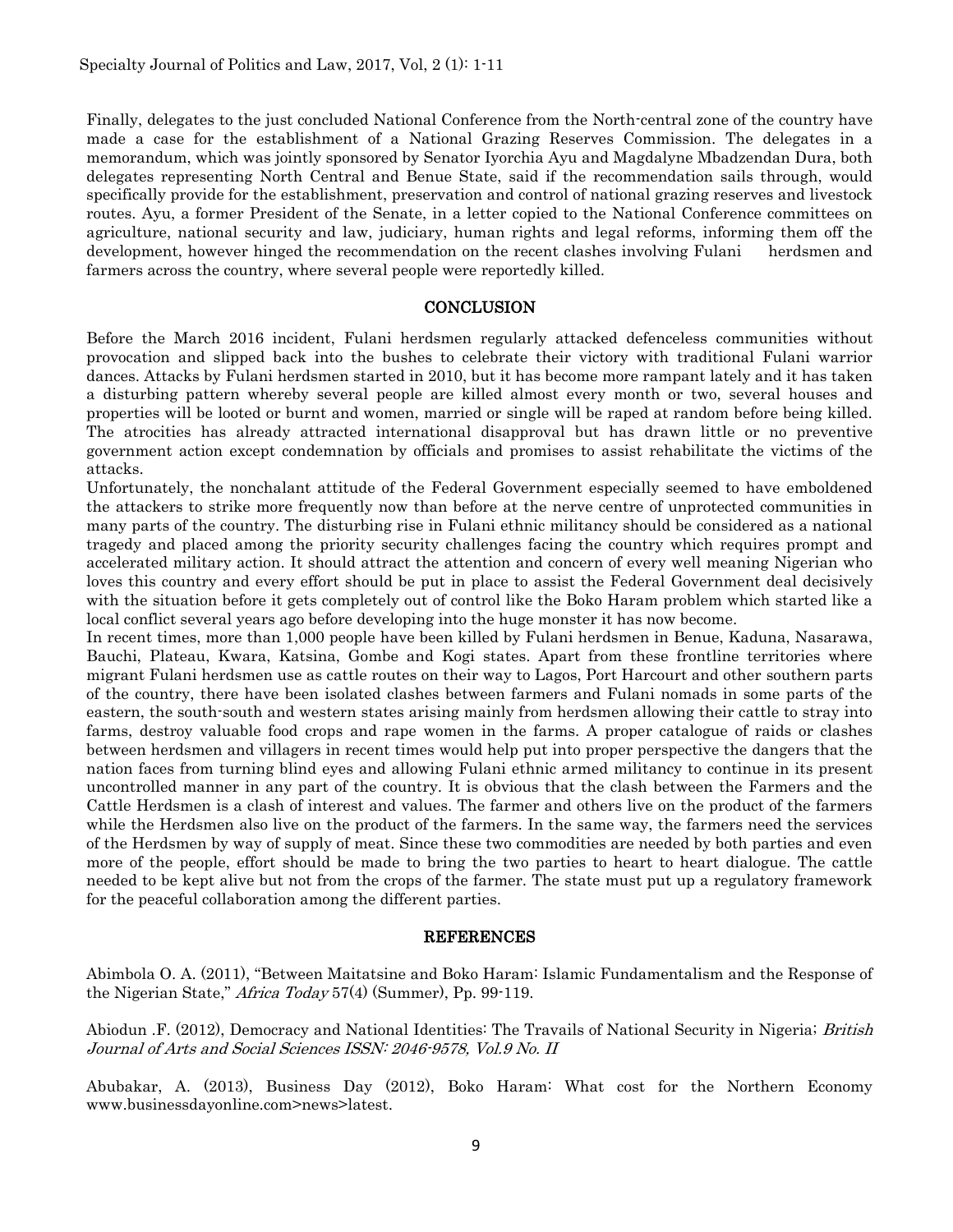Aderenle, A. R. (2012), Boko Haram insurgency in Nigeria as a Symptom of Poverty and Political Alienation, IOSR Journal of Humanities and Social Science, Vol. 3, No.5.

AU-NEPAD Food Security Workshop, (2011), Accelerating Investments in Response to High Food Prices and Food Insecurity, Pretoria, 20-23 May, 2008, Table of Contents ….caadp.net/pdf/Pretoria%20worksop%20ver%206.pdf-Similar, Retrieved on 5th May.

Ayamkpan, C. (2013), Arewa Youths urge Northern Governors to Grant Amnesty to Boko Haram, Retrieved Thursday, June 6.

Azar, E. (1994), "Protracted International Conflicts: Ten Propositions", Quoted in Rabie, M. Conflict Resolution and Ethnicity, London: Praeger.

Badejogbin .T. (2013), Boko Haram: An enquiry into the socio-political context of Nigeria's counter-terrorism response; Published by Law Democracy & Development ,Volume 17, University of Cape Town

Burton, J. (1979), Deviance, Terrorism and War: the Process of Solving Unsolved Social and Political Problems, London: Macmillan.

Burton, J. (1990), Conflict: Human Needs Theory, London: Macmillan.

Ekah, M. et. al. (2014), Paying for a Crisis", ThisDay, Monday, June 9, P. 52.

Eme .O. & Anthony .O.(2011), "The Challenges of Insecurity in Nigeria: A Thematic Exposition", Interdisciplinary Journal of Contemporary Research in Business, Vol. 3, No. 8.

Eme, O. I. (2004), "Insecurity Question in Nigeria: A Thematic Exposition," The Academy, Vol. 4, No. 4, (July) Pp. 8-9.

Eme, O.I., Daniel, C. C. and Ogbeje, E. N. (2015), "Implication of Boko Haram Terrorism on Northern Nigeria," Mediterranean Journal of Social Sciences, (May), Vol. 6, Pp371-3769

Eme, O.I. (2013), "Insecurity and Nigeria's Business Climate," Journal of Policy and Development Studies, Vol. 7, No. 1, (May),Pp 81-98

Eme, Okechukwu I., Onyishi, Tony Uche, Okala A., Uche, Ijeoma B. (2014a), "Challenges Of Food Security In Nigeria: Options Before Government", Arabian Journal of Business & Management Review (Oman chapter), Vol.4, No. 1 August, Pp 1-14

Eme, O. I., Onyishi, A. O., Uche, O. A. & Uche, I. B. (2014b), "Challenges of Food Security in Nigeria: Options before Government", Arabian Journal of Business and Management Review (Oman), Vol. 4, No. 1, (August), Pp. 15-25

Federal Republic of Nigeria (1999 Constitution), Abuja: Federal Government Printers.

Feleti, S.A. (2005), "Theories of Social Conflict", in Best, S.G. (ed.) Introduction to Peace and Conflict Studies in West Africa, Ibadan: Spectrum Books Limited.

Food and Agricultural Organization (2014), The State of Food Insecurity in the World 2013: The Multiple Dimensions of Food Security, Rome: FAO.

Gurr, T.R. (1970), Why Men Rebel, Princeton: Princeton University Press.